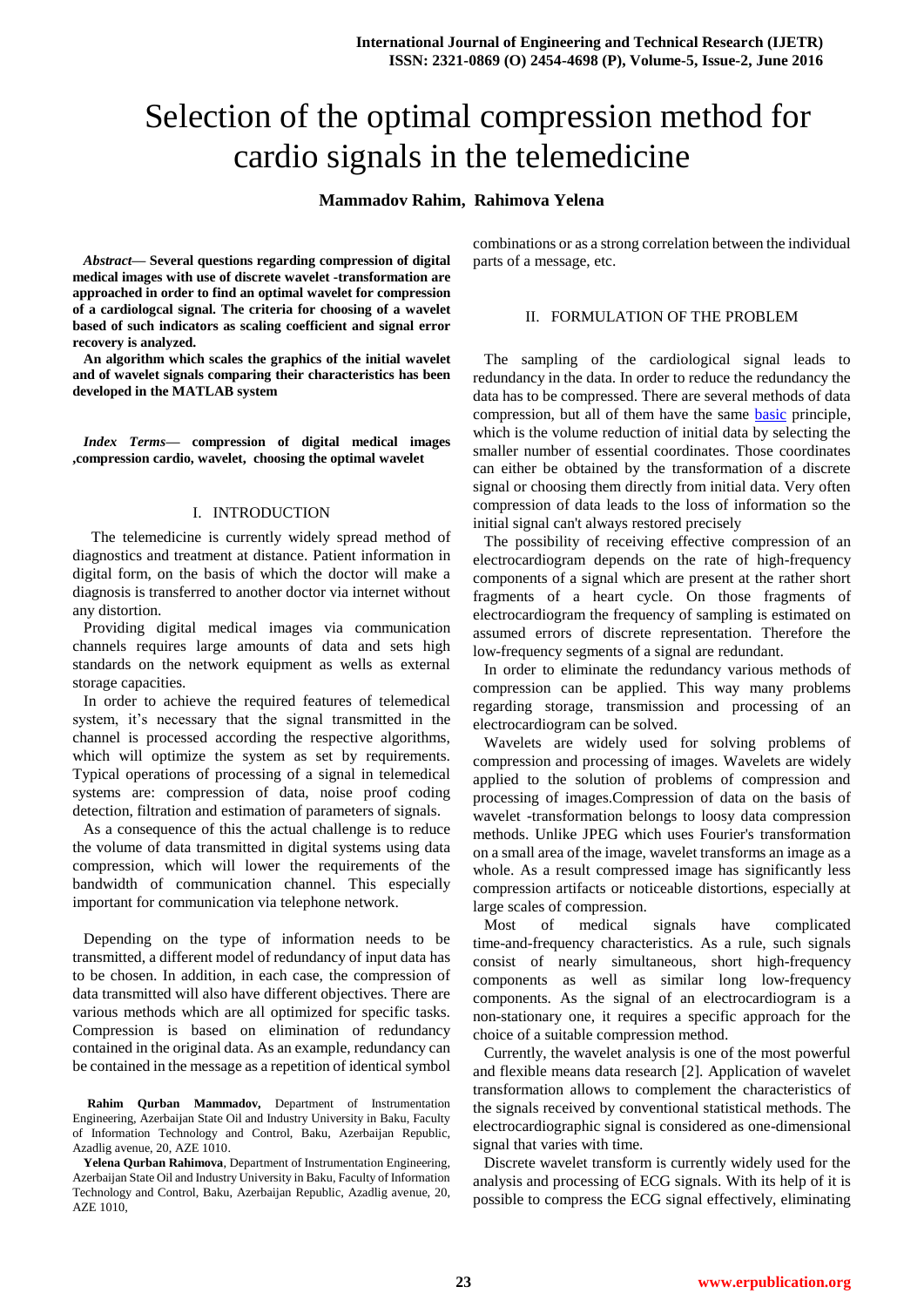noise components, as well as to allocate the specific signal parameters (peaks, segments, intervals).

The wavelet transform of the one-dimensional signal consists of its splitting to the basis, which is built of wavelet with certain properties, by using scale changes and transfers.

Each of the functions of the basis characterizes a particular variable frequency and its localization in time:

$$
s(t) = \sum_{k} C_{k} \psi_{k}(t)
$$

where Ck - expansion coefficients that carry information about the signal, Ψk (t) - basis functions.

The function  $\Psi$  (t) with zero integral

$$
\int_{-\infty}^{\infty} \psi(t) dt = 0
$$

determines the signal components and generates itemized coefficient. Wavelets are classified by type and characteristics of the basic function  $\Psi_0$  (t). Such as wavelet "Mexican hat» (MHAT-wavelet), the Haar wavelet, Daubechies wavelet, Morlet wavelet.

In order to evaluate the effectiveness of the compressed signal two indicators are used usually: compression ratio, defined as the ratio of the original signal samples to the number of received coordinates and signal reconstruction error. Absolute or mean squared error used commonly in that case.

As only orthogonal wavelets can be applied for the complete reconstruction of the signal and wavelet Haar is "nonsmooth", it's recommenede to use the Daubechies wavelets, estimated by iterative method . With an increase of the "smoothness" of the wavelet rises, which increases its capabilities. Daubechies Wavelets may not have symmetry, which narrows their use. In that case, symplets, derived from Daubechies wavelets, are used.

There are also wavelets, called coiflets. These wavelets proposed R.Coifman function of a wavelet  $\Psi$  (t) and wavelet generating function cp (t) have zero points. The presence of zero points in generating wavelet facilitates analysis and Wavelet transform. Coiflets are asymmetrical. But they are more symmetrical than wavelets.

#### III. THE SOLUTION OF THE PROBLEM

An algorithm which scales the graphics of the initial wavelet and of wavelet signals comparing their characteristics has been created and developed in the MATLAB system. According to the algorithm (Figure 1) length of the original signal and the length of the wavelet signal are the measured at first. The scale coefficients is determined afterwards



**Figure 1: Algorithm for the selection of mother wavelet for the required medical signal**

Thus, wavelet signal stretches to the level of the initial signal. The initial signal

is compared sequentially with wavelets "Mexican hat", Haar wavelet, Daubechies

wavelet and Morlet wavelet. Afterwards the mean squared error between the original signal and the above mentioned wavelets is being determined so a decision regarding selection of a mother wavelet among them can be made.

It was necessary to choose an optimal wavelet for compression of the the signal. Several cardio signals compressed Haar wavelets, Daubechies wavelets, simmlets and coiflets have been analysed. (Figutre 2)



**Figure 2. The dependence of the standard deviation on the degree of compression of cardio signals by wavelets**

#### IV. CONCLUSIONS

Drawing conclusion from above table and corresponding chart, Haar wavelet is the most optimal compression wavelet